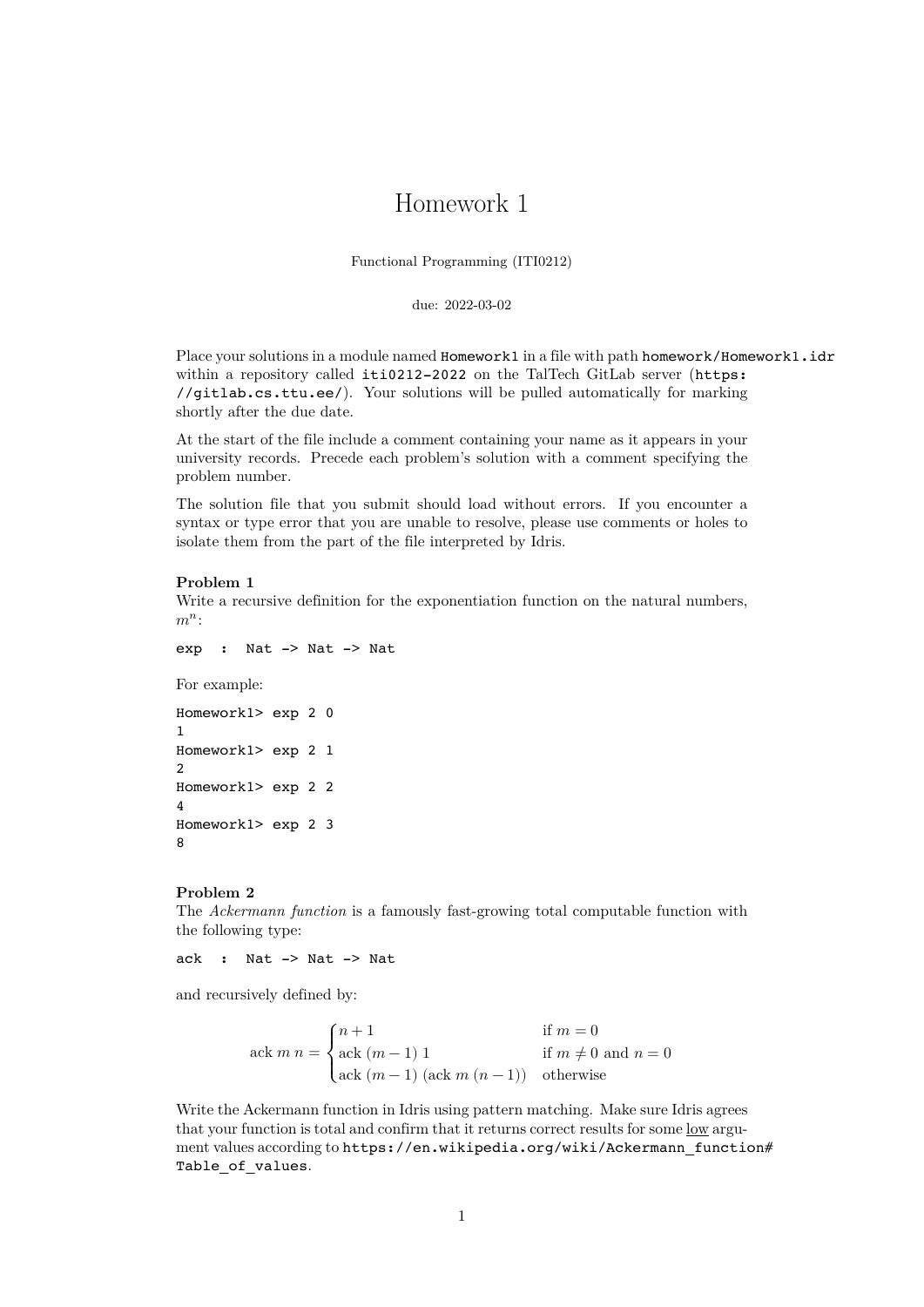#### **Problem 3**

Write (any possible) total functions with each of the following types:

```
fun1 : (c -> a) -> (c -> b) -> c -> Pair a bfun2 : Pair (Pair a b) c -> Pair a (Pair b c)
fun3 : Pair a (Either b c) -> Either (Pair a b) (Pair a c)
fun4 : Pair (a \rightarrow b) (c \rightarrow d) \rightarrow Either a c -> Either b d
```
### **Problem 4**

Write a higher-order function that uses a given function to transform the element at the specified index of a list:

transform :  $(f : a \rightarrow a) \rightarrow (index : Nat) \rightarrow List a \rightarrow List a$ 

If the index is out-of-bounds for the list then your function should behave like the identity function. For example:

```
> transform S 0 [1 , 2 , 3]
[2, 2, 3]
> transform S 1 [1 , 2 , 3]
[1, 3, 3]
> transform S 2 [1 , 2 , 3]
[1, 2, 4]> transform S 3 [1 , 2 , 3]
[1, 2, 3]
```
#### **Problem 5**

Write a function that capitalizes the first character of each word of a string. For example:

> titlecase "it was the best of times it was the worst of times" "It Was The Best Of Times It Was The Worst Of Times"

You may assume that the words are composed of letters and are separated by whitespace. The following standard library functions will be helpful, you should :doc them:

- words : String -> List String,
- unwords : List String -> String,
- unpack : String -> List Char,
- pack : List Char -> String,
- toUpper : Char -> Char.

The functions toUpper, pack and unpack are in the module Prelude, which is imported automatically by default. The functions words and unwords are in the module Data.String, which you will need to import in order to use.

*tip:* you can write this as a one-liner using your function from problem 4, function composition, and the prelude function map :  $(a \rightarrow b)$  -> List a -> List b, which applies the given function to each element of the given list.

## **Problem 6**

Write the zip function for the type of node-labeled binary trees:

zip tree :  $(a \rightarrow b \rightarrow c)$  -> Tree a -> Tree b -> Tree c

*Note:* recall that we met **Tree** types in lab 3.